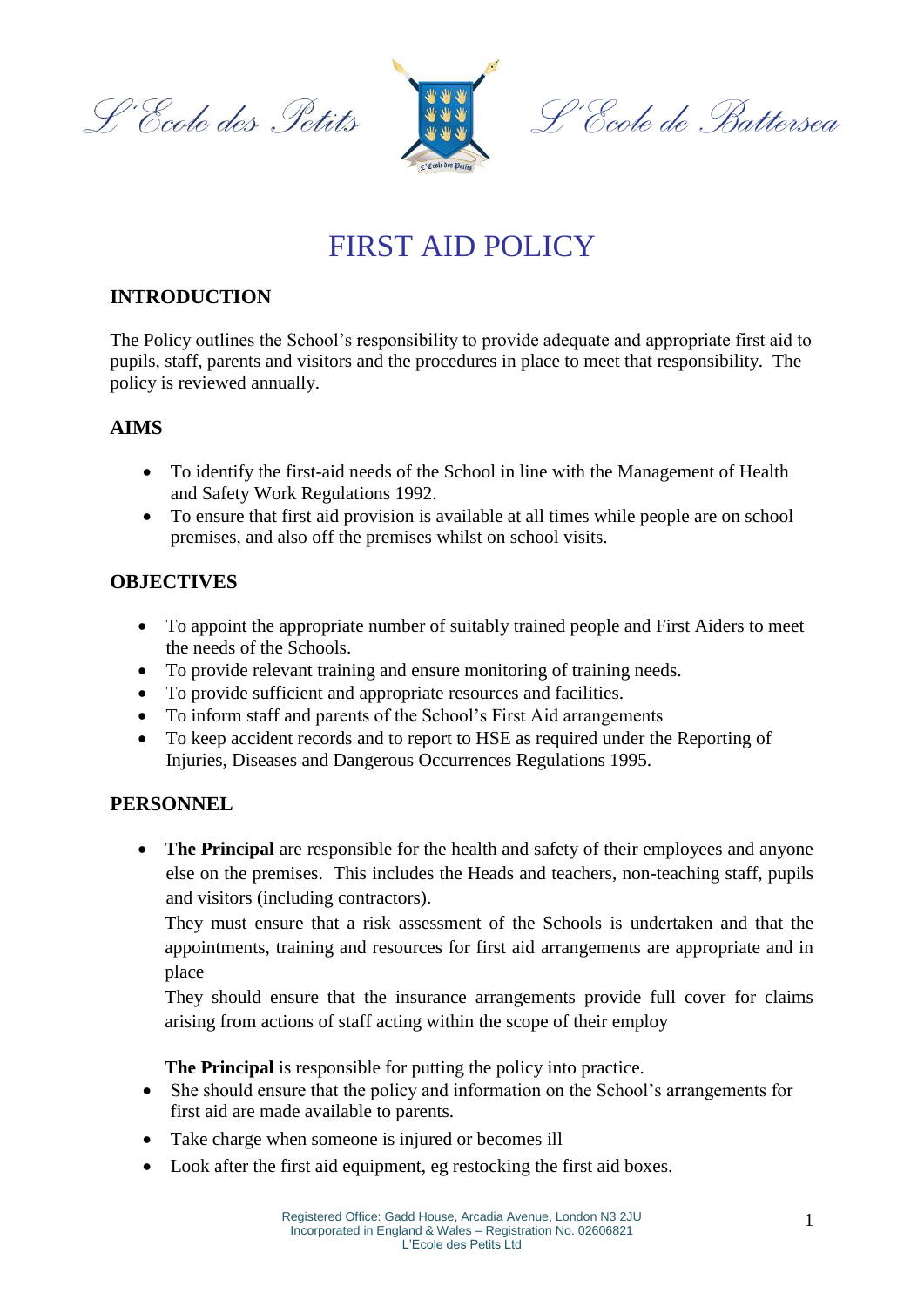L'Ecole des Petits



L'Ecole de Battersea

 Ensure that an ambulance or other professional medical help is summoned when appropriate.

**Teachers** and other staff are expected to do all they can secure to welfare of the pupils.

**The First Aider** must have completed and keep updated a training course approved by the HSE. This is a voluntary post. He / She will:

- Give immediate help to casualties with common injuries or illness and those arising from specific hazards at school.
- When necessary, ensure that an ambulance or other professional medical help is called.

In selecting first-aiders, Principal should consider the person's:

- Reliability and communication skills.
- Aptitude and ability to absorb new knowledge and learn new skills.
- Ability to cope with stressful and physically demanding emergency procedures.
- Normal duties. A first-aider must be able to leave to go immediately to an emergency.

#### **PROCEDURES**

#### **Risk assessment**

SALVUS CONSULTING conducted a review risk assessment in September 2006. Reviews are required to be carried out annually, and when circumstances alter, by the Health and Safety Officer. Recommendations on measures needed to prevent or control identified risks are forwarded to the Directors and Principal.

#### **Re-assessment of the first-aid provision**

- The Health and Safety Officer checks the contents of the first-aid boxes termly and monitors the emergency first-aid training received by other staff and organises appropriate training.
- The Health and Safety Officer should provide information packs for new staff as part of their induction programme.
- The Schools are low-risk environments, but the Principal will consider the needs of specific times, places and activities in deciding on their provision. In particular, she should consider:
	- Off-site PE
	- School Trips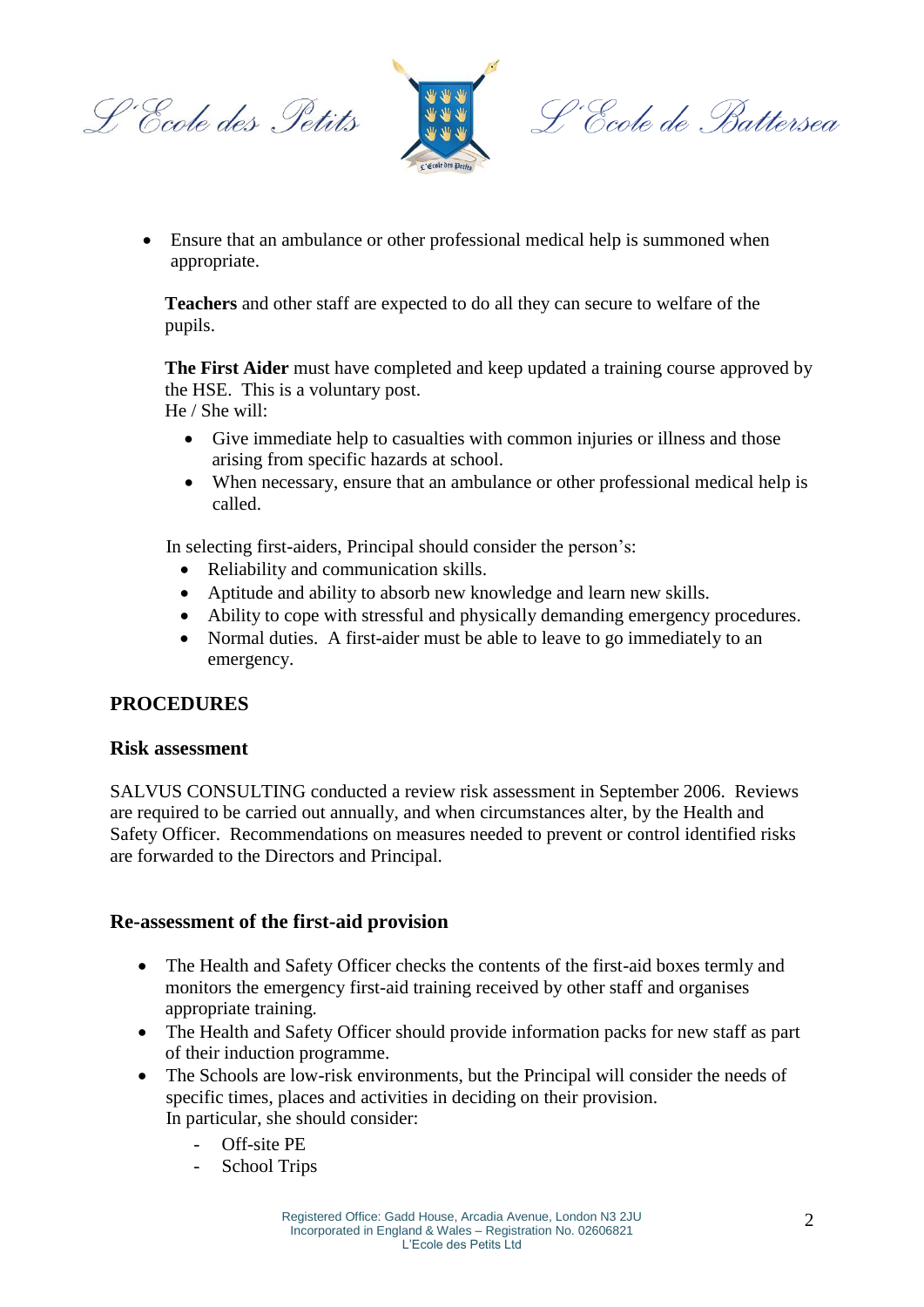L'Ecole des Petits



L'Ecole de Battersea

- Adequate provision in case of absence, including trips
- Out-of-hours, eg clubs, events

Arrangements should be made to ensure that the required level of cover of First-Aiders is available at all times when people are on school premises.

## **First-Aiders**

The recommended number of certified first-aiders is one per 100 pupils / staff.

# **Qualifications and Training**

First-Aiders will hold a valid certificate of competence, issued by an organisation approved by the HSE.

Appointed persons will undertake one-day emergency first-aid training.

#### **First-aid materials, equipment and facilities**

The Principal must ensure that the appropriate number of first-aid containers according to the risk assessments of the site is available.

See HSE guidelines on recommended and mandatory contents.

- All first –aid containers must be marked with a white cross on a green background.
- Each school bus must carry a first-aid container.
- First-aid containers must accompany PE teachers off-site.
- First-aid containers should be kept near to hand washing facilities.
- Spare stock should be kept in school.

#### **Accommodation**

The Principals must provide a suitable room for medical treatments and care of children during school hours. This need not be a dedicated area but should be close to a lavatory and contain a washbasin.

## **Hygiene / Infection control**

Basic hygiene procedures must be followed by staff.

Single-use disposable gloves must be worn when treatment involves blood or other body fluids.

Care should be taken when disposing of dressings or equipment.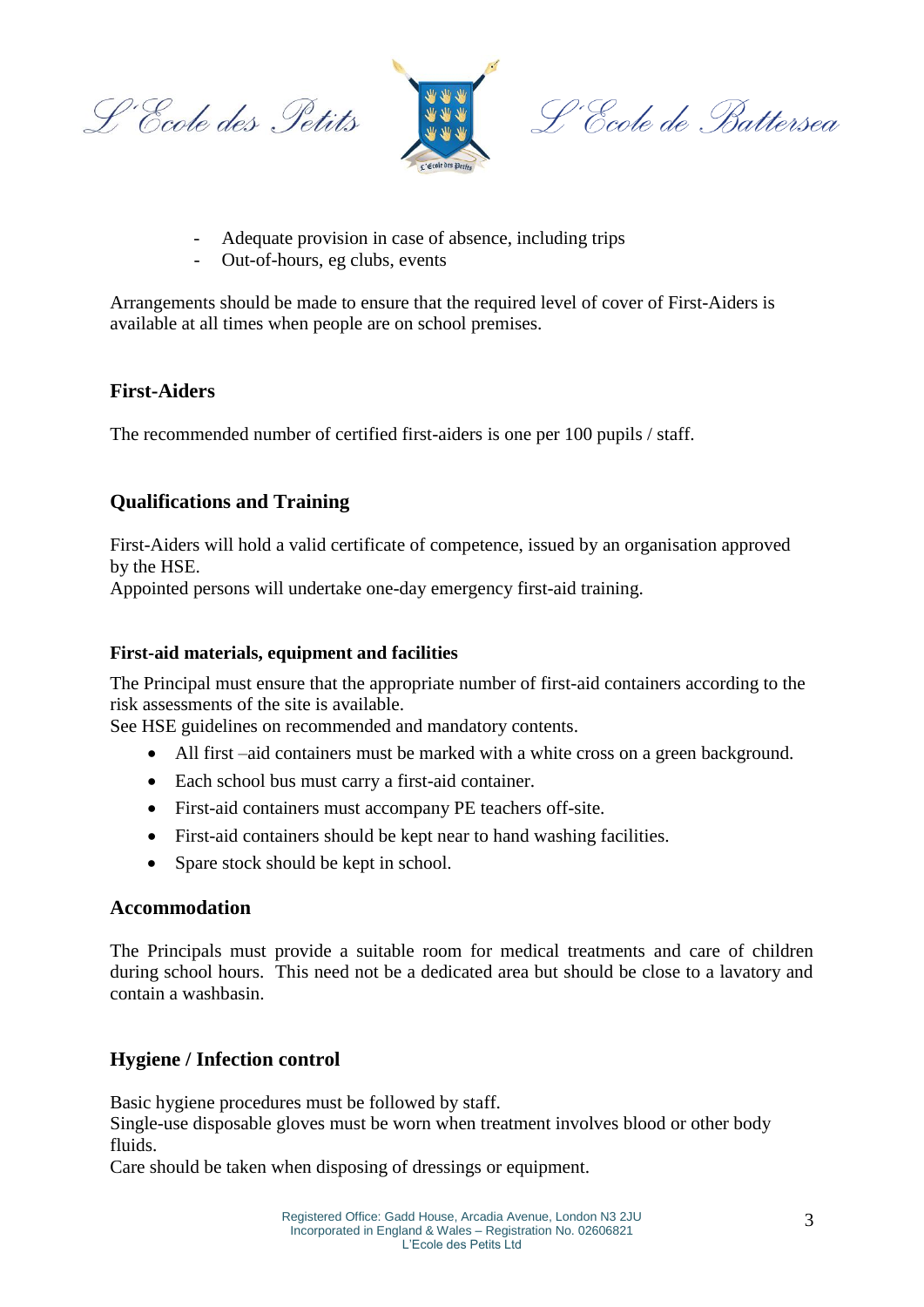L'Ecole des Petits



L'Ecole de Battersea

#### **Reporting accidents**

Statutory requirements: under the Reporting of Injuries, Diseases and Dangerous Occurrences Regulations 1995 (RIDDOR) some accidents must be reported to the HSE.

The Principals must keep a record of any reportable injury, disease or dangerous occurrence. This must include: the date and method of reporting; the date, time and place of the event; personal details of those involved and a brief description of the nature of the event or disease. This record can be combined with other accident records.

The following accidents must be reported to the HSE

- Involving employees or self-employed people working on the premises:
	- Accidents resulting in death or major injury (including as a result of physical violence)
	- Accidents which prevent the injured person from doing their normal work for more than three days

For definitions, see HSC/E guidance on RIDDOR1995, and information on Reporting School Accidents (Annex A).

- Involving pupils and visitors:
	- Accidents resulting in the person being killed or being taken from the site of the accident to the hospital **and** the accident arises out of or in connection with work.
		- i.e. if it relates to
	- Any school activity, both on or off the premises.
	- The way the school activity has been organised and managed.
	- Equipment, machinery or substances.
	- The design or condition of the premises.

HSE must be notified of fatal and major injuries and dangerous occurrences without delay. The Principal is responsible for ensuring this happens but may delegate the duty to the Health & Safety Officer.

The initial telephone call must be followed up in writing on Form 2508 within ten days.